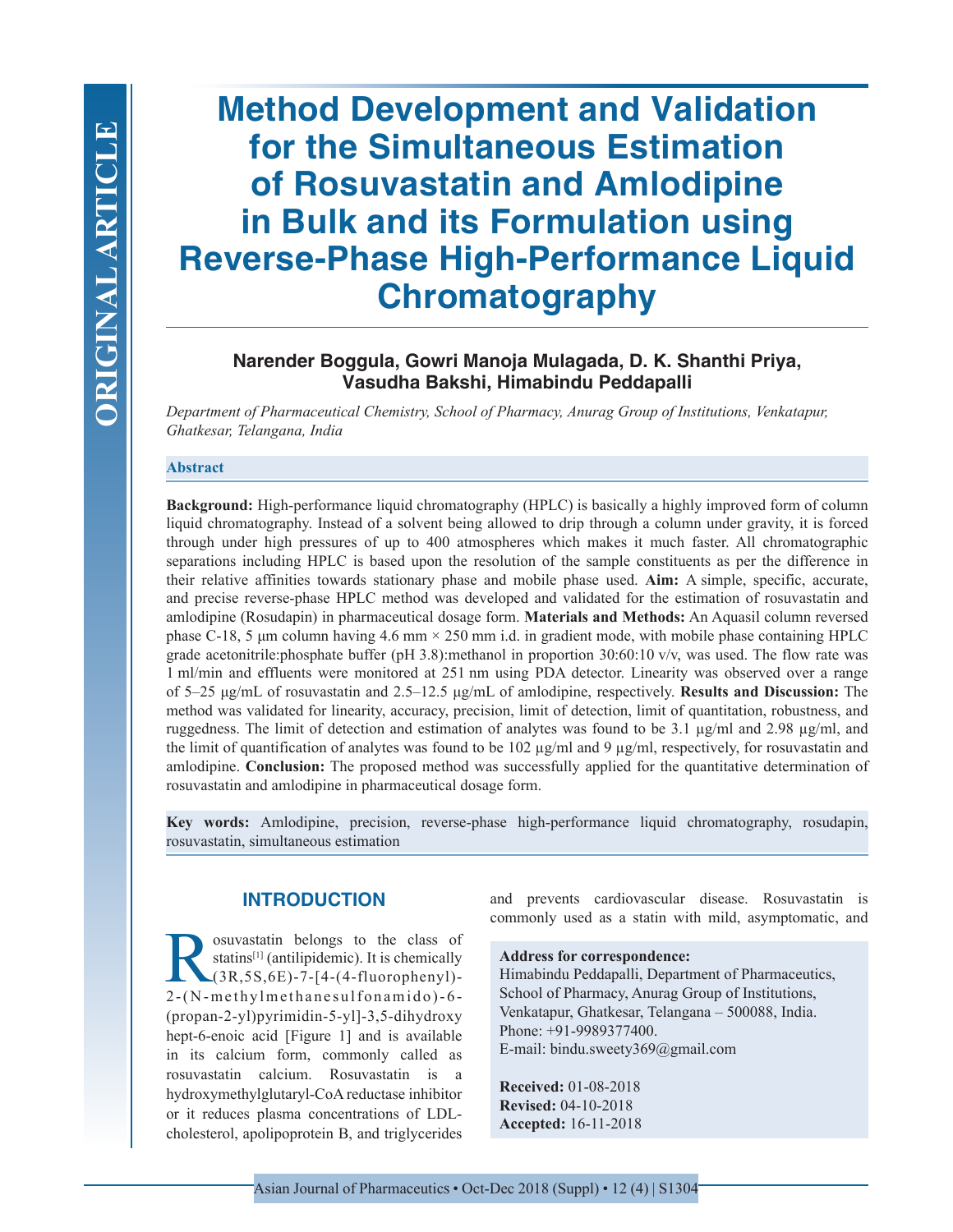

**Figure 1:** Structure of rosuvastatin



**Figure 2:** Structure of amlodipine

self-limited serum aminotransferase elevations during therapy.

Amlodipine [Figure 2] is used to treat high blood pressure and coronary artery disease such as chronic stable angina.[2] It is a long-acting 1,4-dihydropyridine calcium channel blocker. It is chemically (RS)-3-ethyl 5-methyl 2-[(2-aminoethoxy) methyl]-4-(2-chlorophenyl)-6-methyl-1,4-dihydropyridine-3,5-dicarboxylate. Amlodipine decreases arterial smooth muscle contractions and inhibits the influx of calcium ions through L-type calcium channels. Inhibition of the initial influx of calcium decreases the contractile activity of arterial smooth muscle results in vasodilation.

A combination of rosuvastatin and amlodipine (Rosudapin)[3] is given in adults for the treatment of increased blood pressure and with high cholesterol level, when changing diet and doing more exercise were not enough to prevent cardiovascular events.

A detailed survey of the analytical literature for rosuvastatin and amlodipine revealed few methods based on a number of techniques such as ultraviolet-spectrometry<sup>[4,5]</sup> and HPLC methods.[6-10] Since a HPLC method has many advantages, it is often the first choice for developing an analytical. Conformation of the applicability of the developed method was validated according to the ICH guidelines.<sup>[11,12]</sup>

## **MATERIALS AND METHODS**

#### **Instruments**

A water module equipped with autosampler and PDA detector (996 model) 2695 separation module for finding out the λmax values of the drug was used throughout this study. An Aquasil C18 (4.6 mm  $\times$  250 mm, 5 µm) (Make: Thermo Scientific) column was employed for the method development. The chromatographic system was monitored by EMPOWER2 software. The digital ultrasonicator and pH meter were from Enertech and Lab India, respectively.

## **Chemicals**

HPLC grade acetonitrile and orthophosphoric acid were obtained from Merck India Ltd., Mumbai, India. Analytical grade methanol was obtained from Lichrosolv (Merck India Ltd.) and  $0.45 \mu m$  membrane filter was obtained from Pall Life Sciences, Mumbai, India. High purity deionized water was obtained from a Milli-Q (Millipore, Milford, MA, USA) purification system. Anhydrous dihydrogen phosphate and citric acid were from Finar Chemicals.

#### **Preparation of phosphate buffer (ph - 3.8)**

About 0.9 g of anhydrous dihydrogen phosphate and 1.298 g of citric acid monohydrate were dissolved in sufficient water to produce 1000 mL with pH adjusted to 3.8 using orthophosphoric acid.[13-15]

## **Preparation of mobile phase**

Nearly 300 ml (30%) of HPLC acetonitrile, 600 ml of phosphate buffer (3.8) (60%), and 100 ml HPLC Methanol (10%) were mixed and degassed in a digital ultrasonicator for 10 min and then filtered through  $0.45 \mu$  filter under vacuum filtration.

#### **Diluent preparation**

The mobile phase was used as the diluent.

#### **Preparation of standard solution**

About 10 mg of rosuvastatin and 10 mg of amlodipine working standard wereee accurately weighed and transferred into 10 mL volumetric flask each. 10 ml of diluents were added, sonicated, and diluted with diluent up to the mark. Further pipette 0.15 ml and 0.075 ml of the above rosuvastatin and amlodipine stock solutions into a 10 ml volumetric flask and dilute up to the mark with diluents to form 15 µg/ml of rosuvastatin and 7.5 µg/ml of amlodipine solutions.<sup>[16,17]</sup>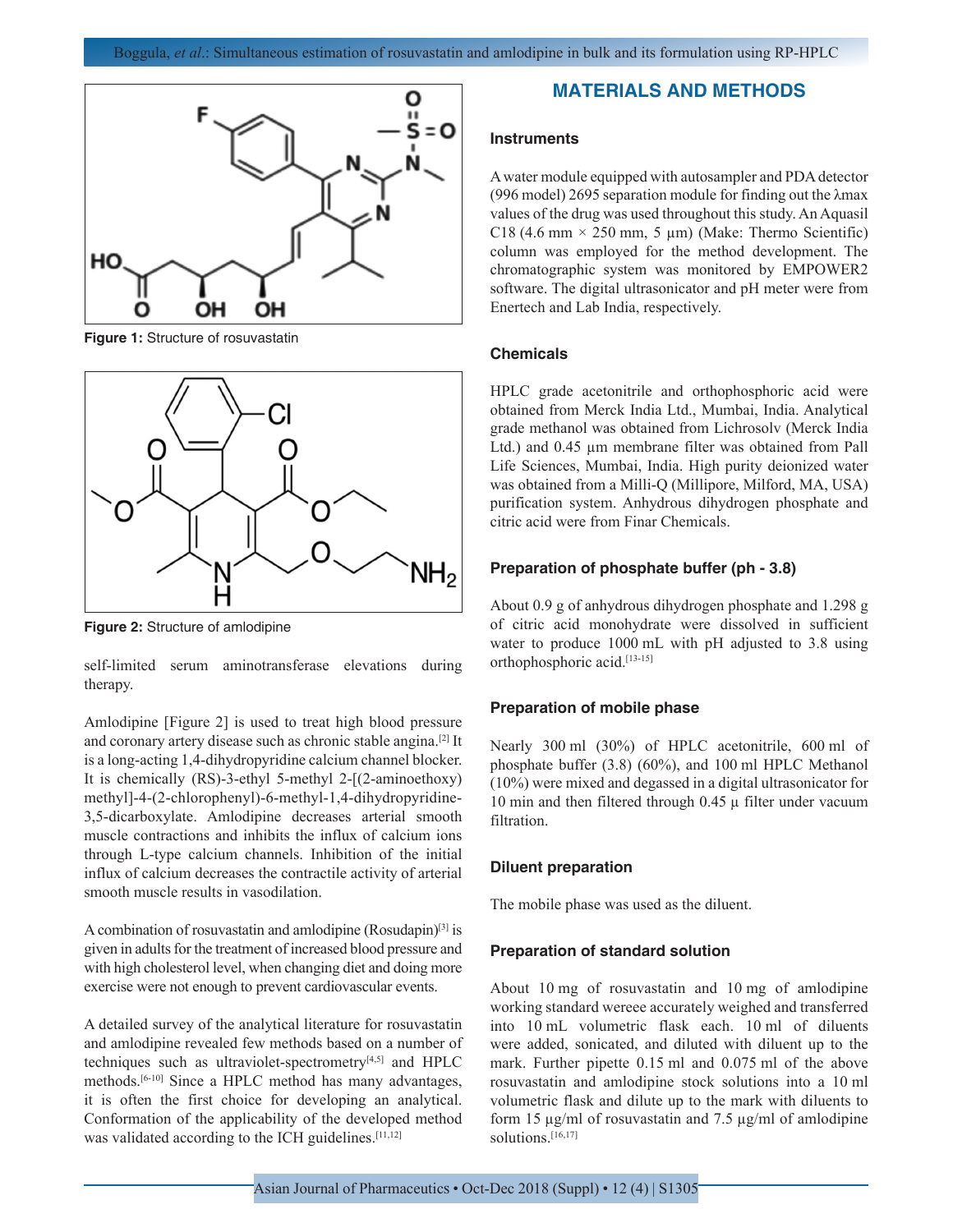## **Preparation of Sample Solution**

10 combination tablets were crushed and powder weight equivalent to 10 mg of Rosuvastatin and Amlodipine was weighed and added to 10 mL clean dry volumetric flask. Make up this with 10 mL of diluent and sonicate to dissolve it completely. Further pipette 0.15 ml of above stock solution into a 10ml volumetric flask and dilute up to the mark with diluents to form 15 µg/ml of sample solution.

## **Optimized Chromatographic Conditions**

Separation was achieved using a mobile phase consist of acetonitrile:phosphate buffer (pH 3.8):methanol in proportion 30:60:10 v/v, respectively, at a flow rate of 1 ml/min. The eluent was monitored using PDA detector at a wavelength of





251 nm. The column was maintained at ambient temperature, and an injection volume of 20 μl was used. The run time was 8 min. The mobile phase was filtered through 0.45 μm filter before use. Solubility of the compounds was enhanced by sonication on an ultrasonicator (Bandelin Sonorex).

# **RESULTS AND DISCUSSION**

## **Validation**

Before validation studies, blank solution was injected and chromatogram was noted [Figure 3]. Optimized conditions were maintained with good retention time and resolution which were shown in Figure 4.

## **Linearity**

The linearity of the method was established by determining the absorbance of different concentrations over a range of 5-25 μg/mL of Rosuvastatin and 2.5-12.5 μg/mL of Amlodipine respectively. The calibration curve of Rosuvastatin and Amlodipine were given in Figures 5 and 6 respectively. The linearity data was given in Table 1.

#### **Accuracy**

To determine the accuracy of the proposed method, recovery studies were carried out and percentage recovery and standard deviation are calculated and represented in Tables 2 and 3. **Figure 3:** Blank chromatogram **Each sample was injected thrice each.** Each sample was injected thrice each.

| <b>Table 1:</b> Results of method linearity for rosuvastatin and amlodipine |           |                                     |           |  |  |  |
|-----------------------------------------------------------------------------|-----------|-------------------------------------|-----------|--|--|--|
| Concentration of rosuvastatin (µq/mL)                                       | Peak area | Concentration of amlodipine (µq/mL) | Peak area |  |  |  |
| 5                                                                           | 1.692.344 | 2.5                                 | 927,035   |  |  |  |
| 10                                                                          | 3,214,138 | 5                                   | 1,706,996 |  |  |  |
| 15                                                                          | 479.1958  | 7.5                                 | 2,582,231 |  |  |  |
| 20                                                                          | 6,385,532 | 10                                  | 347,0152  |  |  |  |
| 25                                                                          | 7,730,420 | 12.5                                | 4,180,508 |  |  |  |
|                                                                             |           |                                     |           |  |  |  |

| <b>Table 2:</b> Results of accuracy data for rosuvastatin |           |                   |                    |                           |         |  |
|-----------------------------------------------------------|-----------|-------------------|--------------------|---------------------------|---------|--|
| Accuracy level (%)                                        | Peak area | Average peak area | Average % recovery | <b>Standard deviation</b> | $%$ RSD |  |
| 50                                                        | 2,629,787 | 2,630,409         | 98.0%              | 10905.83                  | 0.415   |  |
| 50                                                        | 2,641,613 |                   |                    |                           |         |  |
| 50                                                        | 261,9828  |                   |                    |                           |         |  |
| 100                                                       | 5,283,037 | 5,277,055         | 99%                | 8566.092                  | 0.162   |  |
| 100                                                       | 5,267,242 |                   |                    |                           |         |  |
| 100                                                       | 5,280,886 |                   |                    |                           |         |  |
| 150                                                       | 7,524,348 | 7,514,836         | 100.6%             | 8276.242                  | 0.110   |  |
| 150                                                       | 7,509,284 |                   |                    |                           |         |  |
| 150                                                       | 7,510,875 |                   |                    |                           |         |  |
|                                                           |           |                   |                    |                           |         |  |

RSD: Relative standard deviation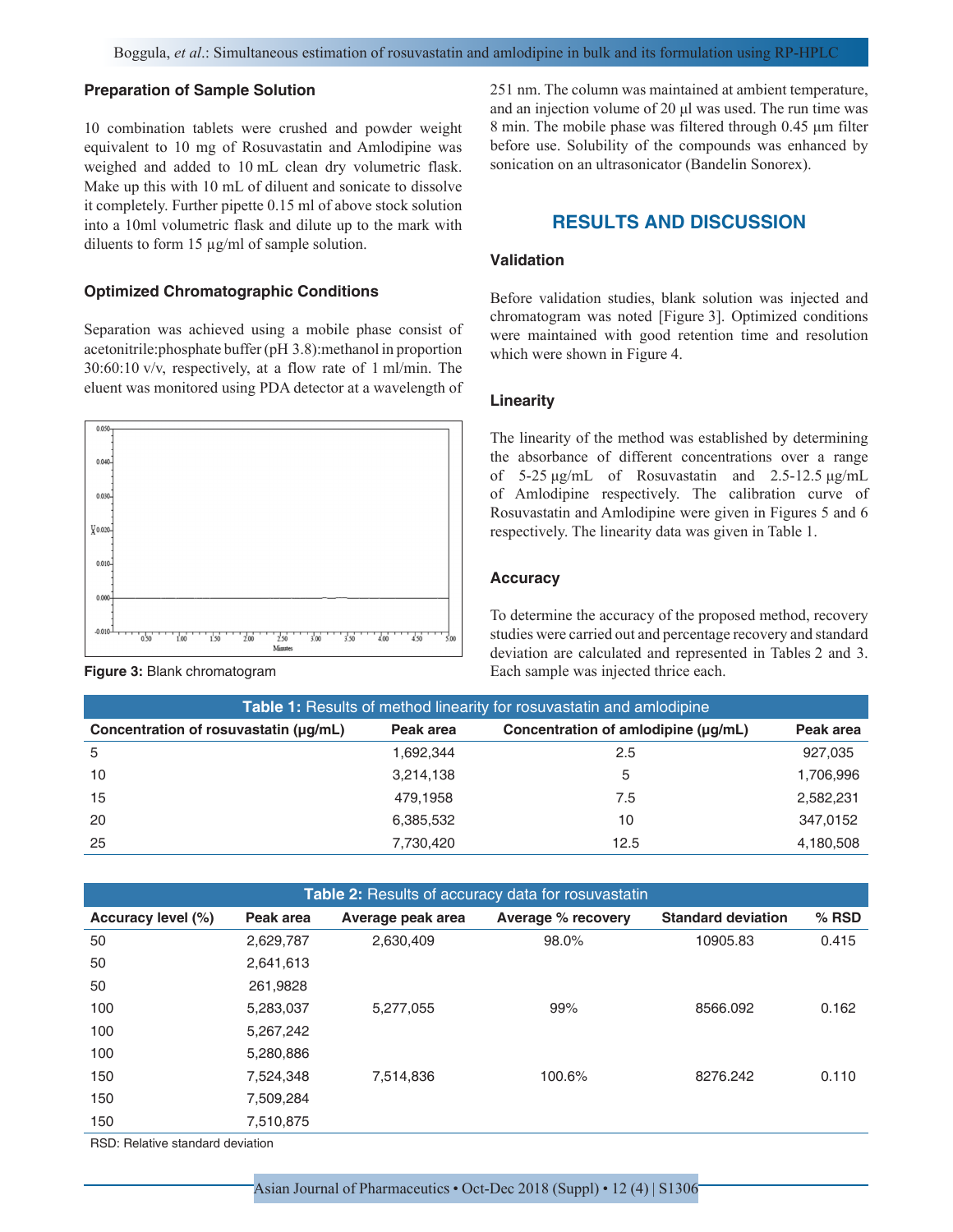Boggula, *et al*.: Simultaneous estimation of rosuvastatin and amlodipine in bulk and its formulation using RP-HPLC

| <b>Table 3: Results of accuracy data for amlodipine</b> |                   |                    |                           |         |  |  |
|---------------------------------------------------------|-------------------|--------------------|---------------------------|---------|--|--|
| Peak area                                               | Average peak area | Average % recovery | <b>Standard deviation</b> | $%$ RSD |  |  |
| 1,365,757                                               | 1.366.666         | 98%                | 6960.626                  | 0.51    |  |  |
| 1,374,036                                               |                   |                    |                           |         |  |  |
| 1,360,204                                               |                   |                    |                           |         |  |  |
| 2,782,810                                               | 2.777.487         | 100%               | 19844.78                  | 0.714   |  |  |
| 2,794,128                                               |                   |                    |                           |         |  |  |
| 2,755,524                                               |                   |                    |                           |         |  |  |
| 4,156,891                                               | 4.151.220         | 99%                | 7650.882                  | 0.184   |  |  |
| 4,142,518                                               |                   |                    |                           |         |  |  |
| 4,154,251                                               |                   |                    |                           |         |  |  |
|                                                         |                   |                    |                           |         |  |  |

RSD: Relative standard deviation

| Table 4: Results of precision data |                       |                            |                            |  |  |
|------------------------------------|-----------------------|----------------------------|----------------------------|--|--|
| Analyte                            | <b>Parameters</b>     | <b>System</b><br>precision | <b>Method</b><br>precision |  |  |
| Rosuvastatin                       | Mean peak<br>area     | 5,680,917                  | 5.257.650                  |  |  |
|                                    | Standard<br>deviation | 22699.72                   | 45206.32                   |  |  |
|                                    | $%$ RSD               | 0.39                       | 0.85                       |  |  |
| Amlodipine                         | Mean peak<br>area     | 2,626,428                  | 2,774,987                  |  |  |
|                                    | Standard<br>deviation | 5215.789                   | 22806.64                   |  |  |
|                                    | $%$ RSD               | 0.198                      | 0.82                       |  |  |
| DCD: Dolotive etendard deviation   |                       |                            |                            |  |  |

RSD: Relative standard deviation

| <b>Table 5: Results of LOD and LOQ data</b> |      |      |  |  |  |
|---------------------------------------------|------|------|--|--|--|
| <b>Analytes</b>                             | LOD  | LOQ  |  |  |  |
| Rosuvastatin                                | 3.1  | 10.2 |  |  |  |
| Amlodipine                                  | 2.98 | 9.8  |  |  |  |

LOQ: Limit of quantification, LOD: Limit of detection



**Figure 4:** Optimized chromatogram of rosuvastatin and amlodipine

## **Precision**

The precision of the method was demonstrated by method precision and system precision. Five replicate injections of



**Figure 5:** Calibration curve of rosuvastatin



**Figure 6:** Calibration curve of amlodipine

the sample solutions were made, and the percentage relative standard deviation was calculated and is represented in Table 4.

## **Limit of Detection (LOD) and Limit of Quantification (LOQ)**

The values for LOD and LOQ are given in Table 5.

# **Robustness**

The robustness of the proposed method was determined by analysis of aliquots from homogenous lots by differing physical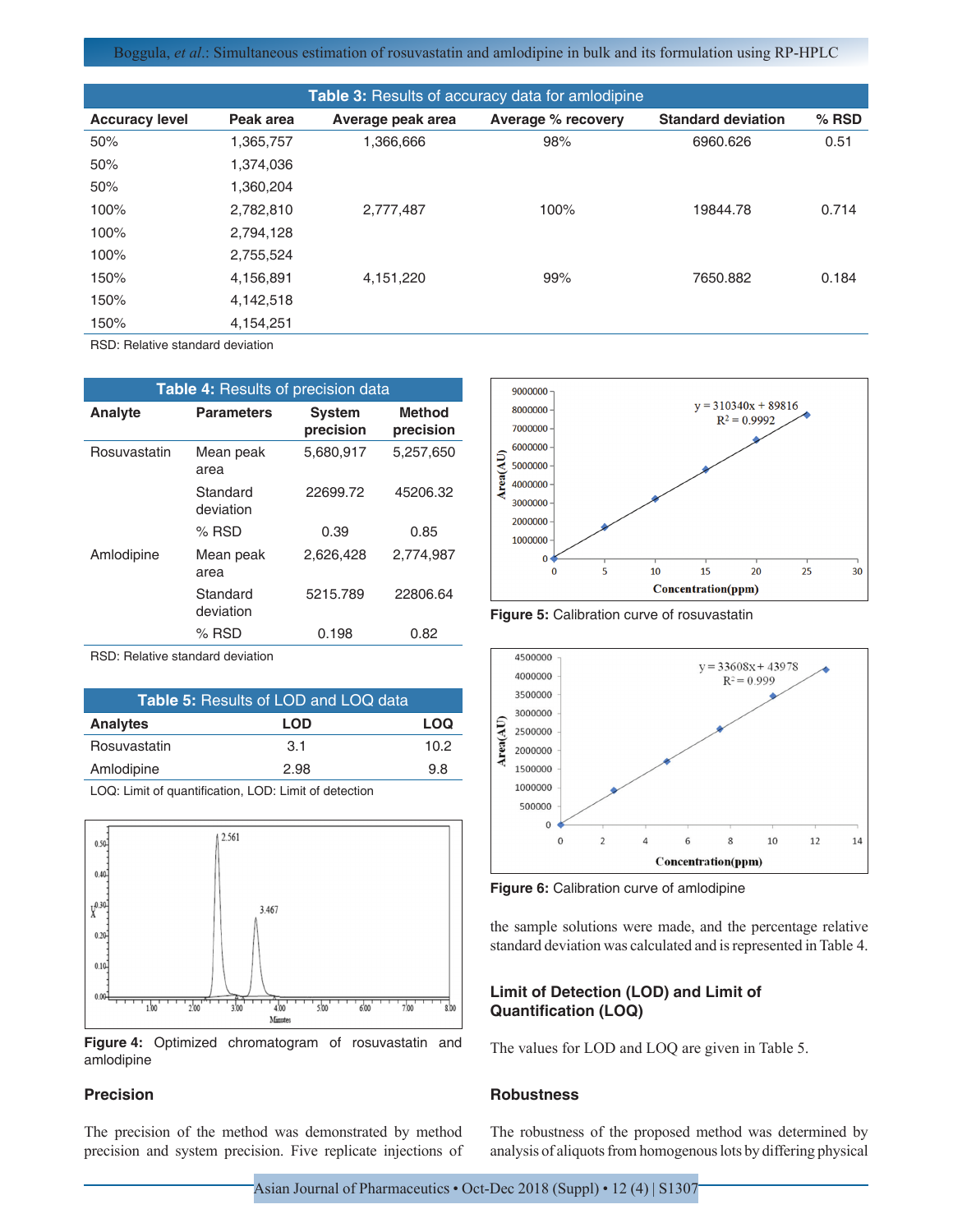parameters like flow rate, mobile phase composition which may differ but the responses were still within the limits of the assay. The results of Robustness data are given in Table 6.

## **ASSAY**

The commercial combination tablets (Rosudapin – 10 mg Amlodipine and 5 mg of Rosuvastatin) were analyzed by



**Figure 7:** Chromatogram of assay sample

| Table 6: Results of robustness data |                                               |           |                              |  |  |
|-------------------------------------|-----------------------------------------------|-----------|------------------------------|--|--|
| <b>Analytes</b>                     | Peak<br><b>Proposed</b><br>variation<br>areas |           | <b>Theoretical</b><br>plates |  |  |
|                                     | Flow rate                                     |           |                              |  |  |
| Rosuvastatin                        | $0.9$ mL/min                                  | 5,386,971 | 4479                         |  |  |
|                                     | $1.0 \text{ mL/min}$                          | 5,489,452 | 4759                         |  |  |
|                                     | $1.1$ mL/min                                  | 5,478,984 | 3072                         |  |  |
| Amlodipine                          | $0.9$ mL/min                                  | 2,685,942 | 4508                         |  |  |
|                                     | $1.0$ mL/min                                  | 2,623,598 | 3695                         |  |  |
|                                     | 1.1 $mL/min$                                  | 2,888,145 | 3072                         |  |  |
|                                     | Mobile phase<br>composition                   |           |                              |  |  |
| Rosuvastatin                        | Less $(50%)$                                  | 5,369,821 | 3700                         |  |  |
|                                     | Actual                                        | 5,689,452 | 4759                         |  |  |
|                                     | More (70%)                                    | 5,478,529 | 3794                         |  |  |
| Amlodipine                          | Less $(50%)$                                  | 2,698,715 | 3312                         |  |  |
|                                     | Actual                                        | 2,623,259 | 3211                         |  |  |
|                                     | More (70%)                                    | 2,888,304 | 3247                         |  |  |

the proposed method. The assay procedure was performed and the assay percentage was calculated as per the given formula.[18] The value was found to be in good agreement with the labeled amounts, which confirms the suitability of the method for the analysis of the analytes, Rosuvastatin and Amlodipine, in pharmaceutical dosage forms.

Formulae:

$$
Assay\% = \frac{AT}{AS} \times \frac{WS}{DS} \times \frac{DT}{WT} \times \frac{P}{100} \times \frac{AV}{LC} \times 100
$$

Where

AT = Average area counts of sample preparation.

AS = Average area counts of standard preparation.

WS = Weight of working standard taken in mg.

 $DS = Weight of sample taken in mg.$ 

 $DF = Dilution factor$ .

WT= Average weight.

 $P =$  Percentage purity of working standard.

The assay results were given in Table 7 and the chromatogram of assay sample is given in Figure 7.

# **CONCLUSION**

The proposed reverse-phase HPLC method is sensitive and accurate and can be used for routine quality control analysis for the determination of rosuvastatin and amlodipine in its tablet dosage form. It can be seen from the results presented that the proposed procedure has good precision and accuracy. Results of the analysis of pharmaceutical formulations revealed that proposed methods are suitable for their analysis with virtually no interference of the usual additives present in the pharmaceutical formulations.

## **ACKNOWLEDGMENT**

The authors wish to thank the management of School of Pharmacy, Anurag Group of Institutions, Venkatapur, Ghatkesar, Telangana, India, for providing necessary equipment for research, constant encouragement, praiseworthy inspiration, facilities, and support.

| Table 7: Summary of assay results |                           |                               |                         |                             |                     |                             |                          |  |
|-----------------------------------|---------------------------|-------------------------------|-------------------------|-----------------------------|---------------------|-----------------------------|--------------------------|--|
| <b>Analytes</b>                   | Peak areas<br>of standard | Mean peak area<br>of standard | Peak areas<br>of sample | Mean peak<br>area of sample | Label<br>claim (mg) | <b>Amount</b><br>found (mg) | $%$ purity/<br>$%$ assay |  |
| Rosuvastatin                      | 5,401,466                 | 5,388,158                     | 5,386,083               | 5,363,315                   | 10                  | 9.9                         | 99%                      |  |
|                                   | 5,446,288                 |                               | 5,382,363               |                             |                     |                             |                          |  |
|                                   | 5,316,721                 |                               | 5,321,498               |                             |                     |                             |                          |  |
| Amlodipine                        | 2,843,567                 | 2.852.191                     | 2,830,177               | 2,808,339                   | 5                   | 4.9                         | 98%                      |  |
|                                   | 2,866,874                 |                               | 2,840,718               |                             |                     |                             |                          |  |
|                                   | 2,846,132                 |                               | 2,754,122               |                             |                     |                             |                          |  |

Asian Journal of Pharmaceutics • Oct-Dec 2018 (Suppl) • 12 (4) | S1308